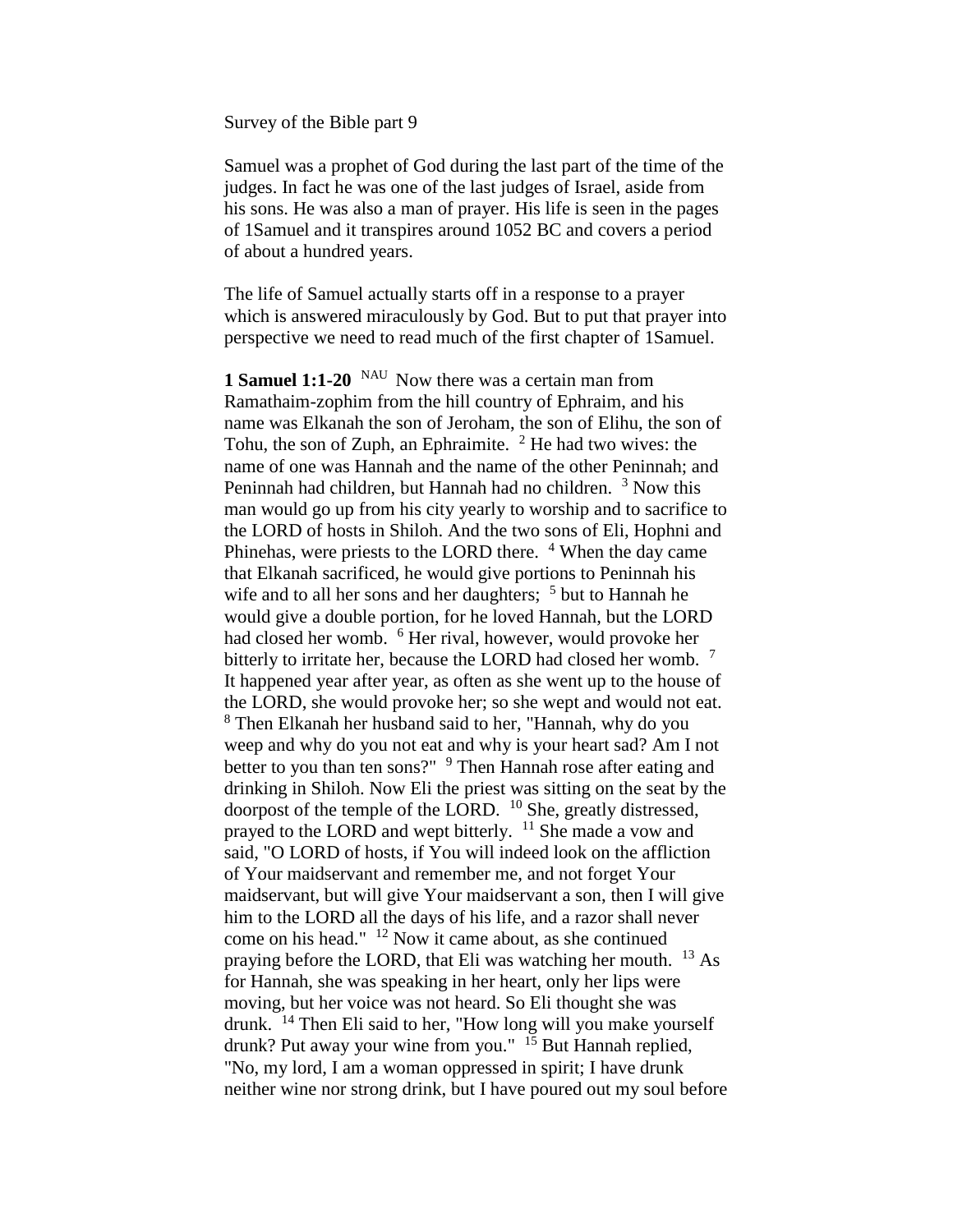the LORD. <sup>16</sup> "Do not consider your maidservant as a worthless woman, for I have spoken until now out of my great concern and provocation." <sup>17</sup> Then Eli answered and said, "Go in peace; and may the God of Israel grant your petition that you have asked of Him." <sup>18</sup> She said, "Let your maidservant find favor in your sight." So the woman went her way and ate, and her face was no longer *sad*. <sup>19</sup> Then they arose early in the morning and worshiped before the LORD, and returned again to their house in Ramah. And Elkanah had relations with Hannah his wife, and the LORD remembered her. <sup>20</sup> It came about in due time, after Hannah had conceived, that she gave birth to a son; and she named him Samuel, *saying*, "Because I have asked him of the LORD."

And of course after the child Samuel is weaned Hannah's promise to God comes to fruition.

**1 Samuel 1:24-28** <sup>24</sup> Now when she had weaned him, <sup>a</sup>she took him up with her, with a three-year-old bull and one ephah of flour and a jug of wine, and brought him to <sup>b</sup>the house of the LORD in Shiloh, although the child was young.  $25$  Then <sup>a</sup>they slaughtered the bull, and <sup>b</sup>brought the boy to Eli.  $^{26}$  She said, "Oh, my lord! <sup>a</sup>As your soul lives, my lord, I am the woman who stood here beside you, praying to the LORD.  $27$  "<sup>a</sup>For this boy I prayed, and the LORD has given me my petition which I asked of Him. <sup>28</sup> "aSo I have also <sup>1</sup> dedicated him to the LORD; as long as he lives he is <sup>1</sup>dedicated to the LORD." And <sup>b</sup>he worshiped the LORD there.

In all likelihood Samuel didn't live at the temple with the priests, but was trained at the temple from an early age with the help of the women in the tabernacle.

But there is an amazing praise that Hannah gives to God at the beginning of chapter 2 that should be noted.

**1 Samuel 2:1-10** AU **1 Samuel 2:1** Then Hannah prayed and said, "My heart exults in the LORD; My horn is exalted in the LORD, My mouth speaks boldly against my enemies, Because I rejoice in Your salvation. <sup>2</sup> "There is no one holy like the LORD, Indeed, there is no one besides You, Nor is there any rock like our God.  $3$ "Boast no more so very proudly, Do not let arrogance come out of your mouth; For the LORD is a God of knowledge, And with Him actions are weighed. <sup>4</sup> "The bows of the mighty are shattered, But the feeble gird on strength. <sup>5</sup> "Those who were full hire themselves out for bread, But those who were hungry cease *to hunger*. Even the barren gives birth to seven, But she who has many children languishes. <sup>6</sup> "The LORD kills and makes alive; He brings down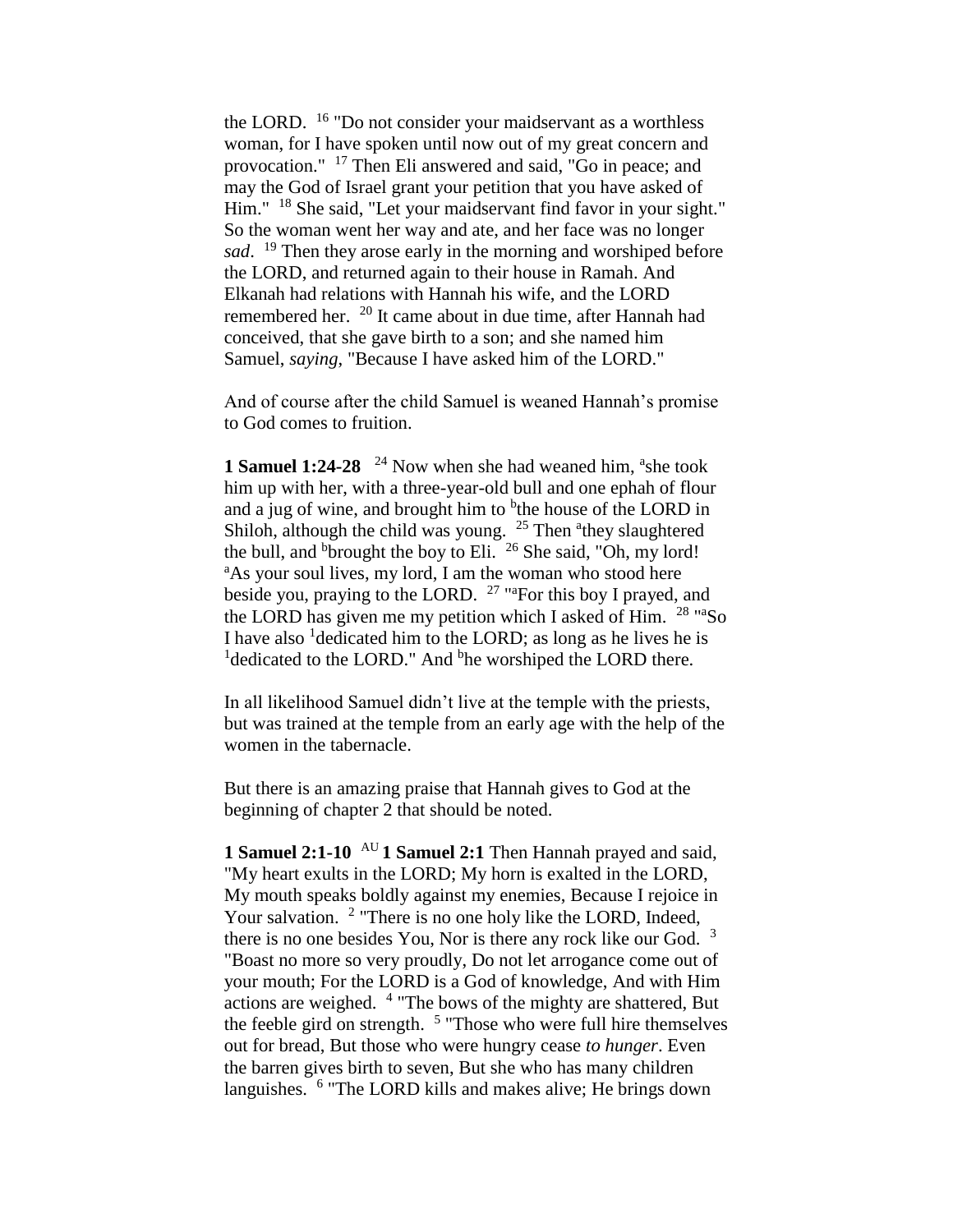to Sheol and raises up. <sup>7</sup> "The LORD makes poor and rich; He brings low, He also exalts. <sup>8</sup> "He raises the poor from the dust, He lifts the needy from the ash heap To make them sit with nobles, And inherit a seat of honor; For the pillars of the earth are the LORD'S, And He set the world on them. <sup>9</sup> "He keeps the feet of His godly ones, But the wicked ones are silenced in darkness; For not by might shall a man prevail.  $10$  "Those who contend with the LORD will be shattered; Against them He will thunder in the heavens, The LORD will judge the ends of the earth; And He will give strength to His king, And will exalt the horn of His anointed."

### **What is the main theme of this praise from Hannah?**

The sovereignty of God. God is the one who kills and God is the one who makes alive. God is the one who makes poor and rich, but He can and does raise the poor from the dust and causes them to sit with nobles.

God and God alone puts every individual on a path. It is His choice and it is His will as to how He will situate each person. But it is the individual who then must glorify God on whatever path he finds himself.

What's interesting about Samuel is that he is a type of Christ. As we'll see his life is one of prophet, priest and king, and we know that all of Scripture speaks to Jesus Christ, and Samuel is one of the characters chosen by God to work out a life that magnifies the king of kings.

Notice the similarities with his early life to that of Jesus.

**1 Samuel 2:26** <sup>26</sup> Now the boy <sup>a</sup>Samuel <sup>1</sup>was growing in stature and in favor both with the LORD and with men.

**Luke 2:52**  $\frac{52}{2}$  And Jesus kept increasing in wisdom and <sup>1</sup> stature, and in <sup>a</sup>favor with God and men.

It was during this time in history that Samuel was called upon by God to confront Israel who had grown in degeneracy. As a result the surrounding people's, the Philistines, kept Israel in subjection.

This led to the people of Israel becoming frustrated with their plight and they challenged Samuel to do something drastic.

**1 Samuel 8:1-5** And it came about when Samuel was old that he appointed his sons judges over Israel.  $2$  Now the name of his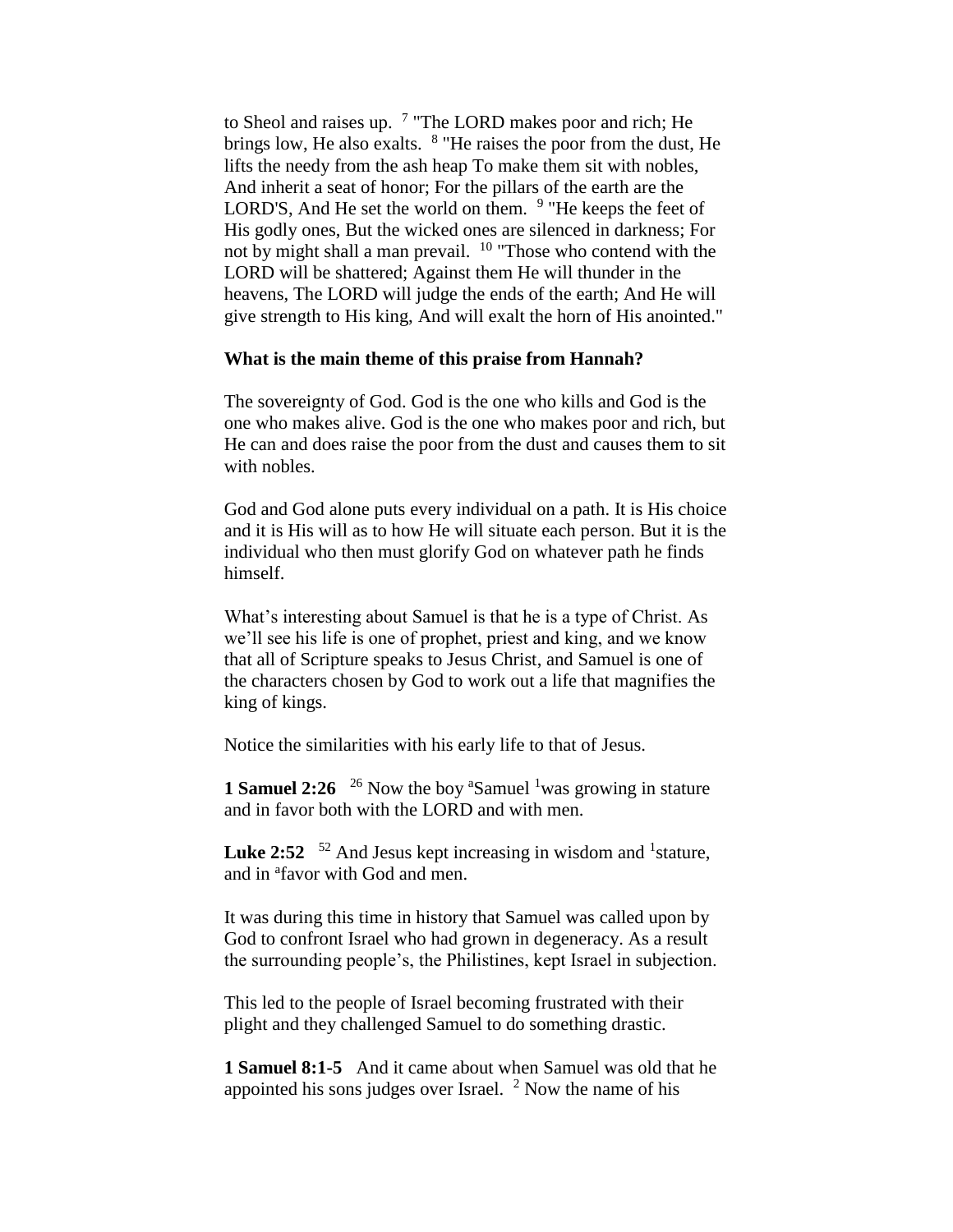firstborn was Joel, and the name of his second, Abijah; *they* were judging in Beersheba.  $3$  His sons, however, did not walk in his ways, but turned aside after dishonest gain and took bribes and perverted justice. <sup>4</sup> Then all the elders of Israel gathered together and came to Samuel at Ramah; <sup>5</sup> and they said to him, "Behold, you have grown old, and your sons do not walk in your ways. Now appoint a king for us to judge us like all the nations." Of course Samuel was disappointed that they requested this, not merely because it was a slap in his face, but because it was a slap in God's face, that the Almighty could not be trusted to lead His people through his appointed leaders.

And so, Samuel goes to God and God gave him an answer.

**1 Samuel 10:17-19** <sup>17</sup> Thereafter Samuel called the people together to the LORD at Mizpah; <sup>18</sup> and he said to the sons of Israel, "Thus says the LORD, the God of Israel, 'I brought Israel up from Egypt, and I delivered you from the hand of the Egyptians and from the power of all the kingdoms that were oppressing you.'  $19$  "But you have today rejected your God, who delivers you from all your calamities and your distresses; yet you have said, 'No, but set a king over us!' Now therefore, present yourselves before the LORD by your tribes and by your clans."

## **Why does Samuel go back to the early history of Israel coming out of Egypt?**

To demonstrate that it was God, and not a leader or king of Israel, who accomplished what only God could. And the nation was to find out who their new king would be.

**1 Samuel 10:20-27** <sup>20</sup> Thus Samuel brought all the tribes of Israel near, and the tribe of Benjamin was taken by lot.  $21$  Then he brought the tribe of Benjamin near by its families, and the Matrite family was taken. And Saul the son of Kish was taken; but when they looked for him, he could not be found.  $^{22}$  Therefore they inquired further of the LORD, "Has the man come here yet?" So the LORD said, "Behold, he is hiding himself by the baggage." <sup>23</sup> So they ran and took him from there, and when he stood among the people, he was taller than any of the people from his shoulders upward.  $24$  Samuel said to all the people, "Do you see him whom the LORD has chosen? Surely there is no one like him among all the people." So all the people shouted and said, "*Long* live the king!" <sup>25</sup> Then Samuel told the people the ordinances of the kingdom, and wrote *them* in the book and placed *it* before the LORD. And Samuel sent all the people away, each one to his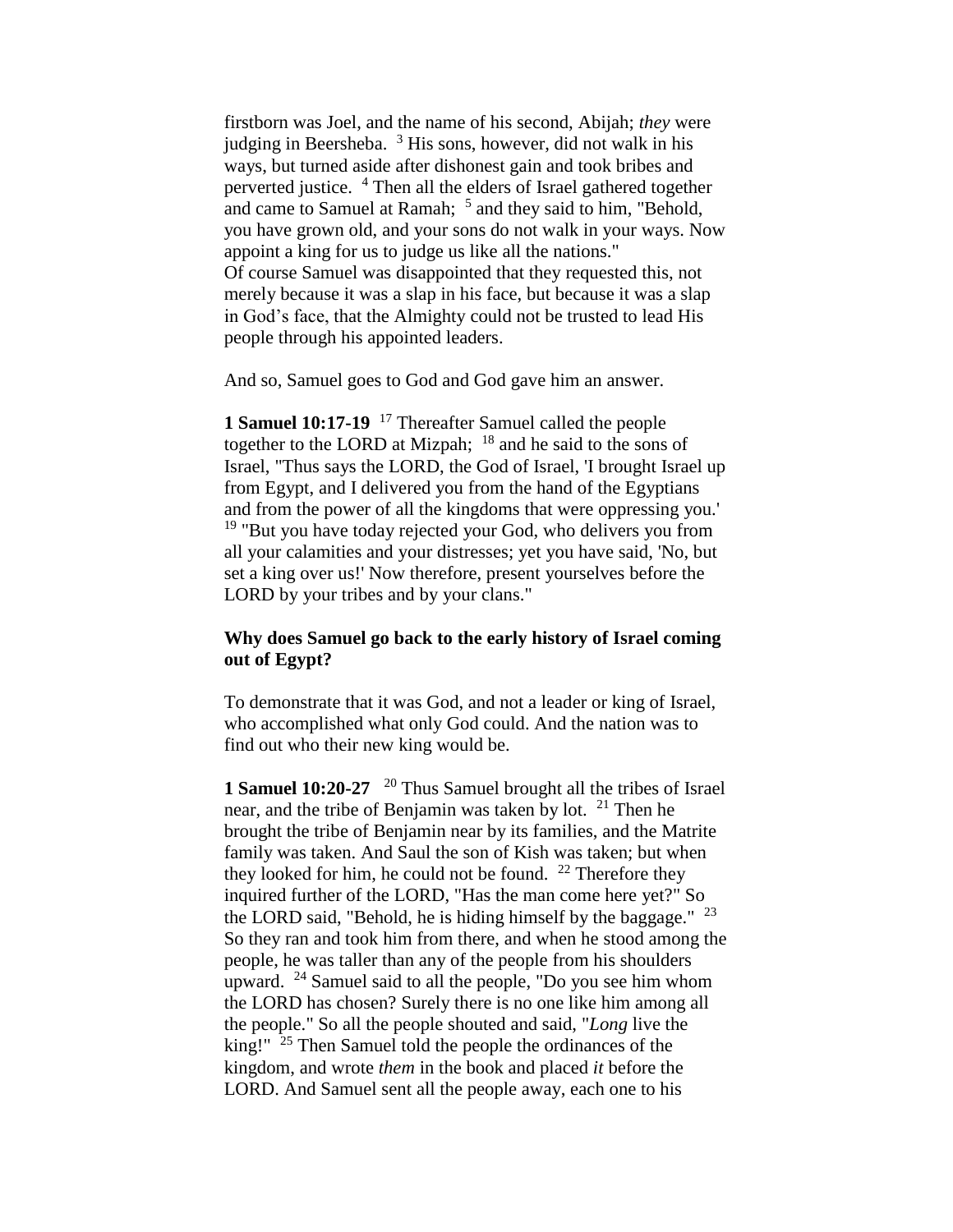house. <sup>26</sup> Saul also went to his house at Gibeah; and the valiant *men* whose hearts God had touched went with him. <sup>27</sup> But certain worthless men said, "How can this one deliver us?" And they despised him and did not bring him any present. But he kept silent.

And so, Saul begins a campaign to defeat the enemies of Israel and he starts with the Ammonites. What's interesting is that he had no intention of going after the Ammonites until the king of the Ammonites threatened to invade a portion of the Israelites.

**1 Samuel 11:1-3** NAU Now Nahash the Ammonite came up and besieged Jabesh-gilead; and all the men of Jabesh said to Nahash, "Make a covenant with us and we will serve you."  $2$  But Nahash the Ammonite said to them, "I will make *it* with you on this condition, that I will gouge out the right eye of every one of you, thus I will make it a reproach on all Israel."  $3$  The elders of Jabesh said to him, "Let us alone for seven days, that we may send messengers throughout the territory of Israel. Then, if there is no one to deliver us, we will come out to you."

#### **What is the first mistake made by the Jews in Jabesh-gilead?**

They were willing to submit themselves to the Ammonites, essentially as their slaves. But Nahash was satisfied with making them slaves. He wanted to humiliate them. Well, the Jews aren't sure they like that deal and so they ask for 7 days to ponder this arrangement. Well in that 7 days word reaches Saul.

**1 Samuel 11:4-6** <sup>4</sup> Then the messengers came to Gibeah of Saul and spoke these words in the hearing of the people, and all the people lifted up their voices and wept. <sup>5</sup> Now behold, Saul was coming from the field behind the oxen, and he said, "What is *the matter* with the people that they weep?" So they related to him the words of the men of Jabesh. <sup>6</sup> Then the Spirit of God came upon Saul mightily when he heard these words, and he became very angry.

And then Saul does something very interesting.

**1 Samuel 11:7-8** <sup>7</sup> He took a yoke of oxen and cut them in pieces, and sent *them* throughout the territory of Israel by the hand of messengers, saying, "Whoever does not come out after Saul and after Samuel, so shall it be done to his oxen." Then the dread of the LORD fell on the people, and they came out as one man. <sup>8</sup> He numbered them in Bezek; and the sons of Israel were 300,000, and the men of Judah 30,000.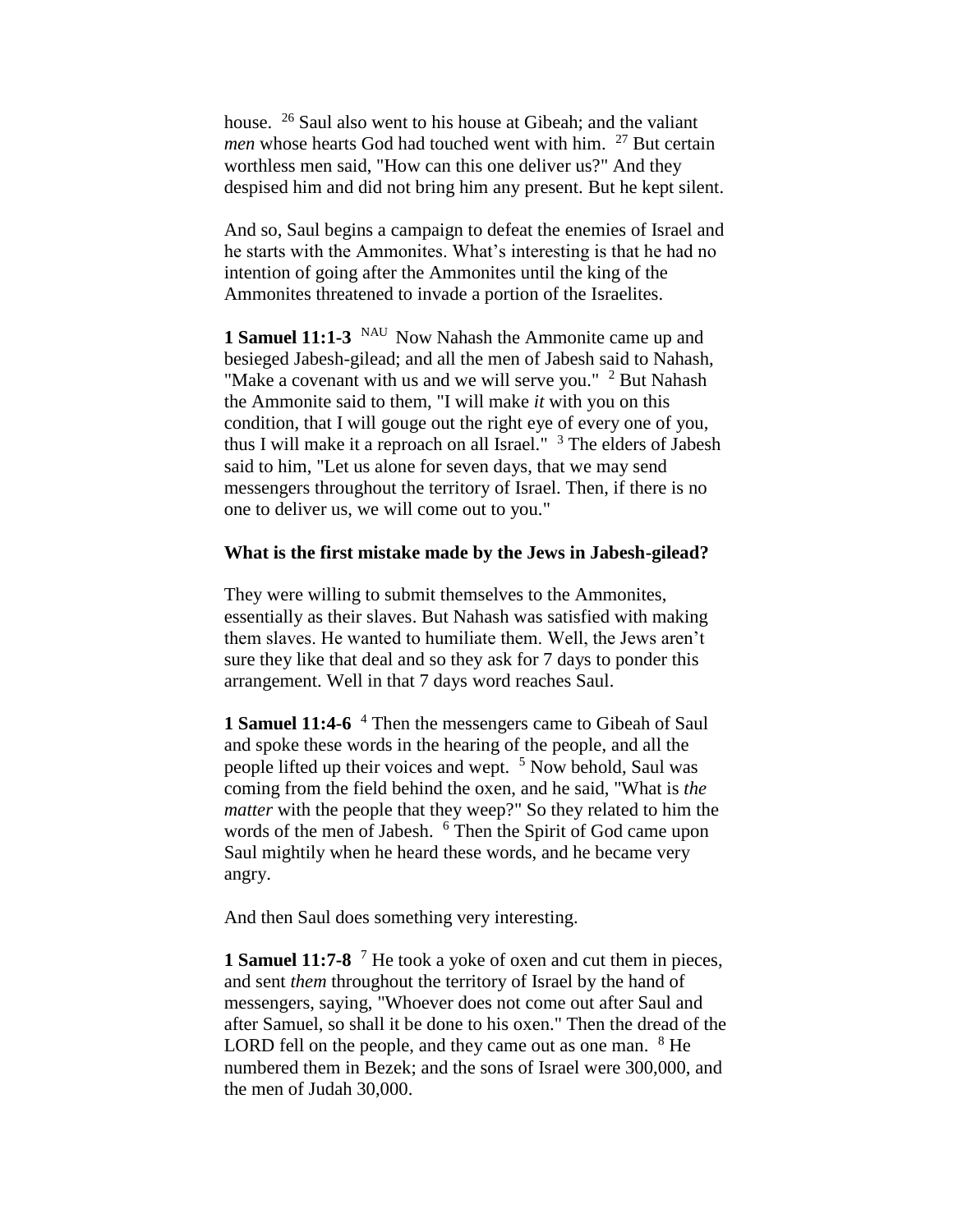### **Why do you suppose Saul does this?**

There seems to be only one thing that motivates the Jews. Fear. Either fear of having their eyes gouged out by Nahash, or fear of Saul and Samuel destroying them. In any case, the latter fear of Saul and Samuel trumps Nahash and the result is clear. An army is raised in Israel to go after the Ammonites.

The rest of 1Samuel deals with a lot of the history of Israel in the midst of their enemies. But more important are the people in leadership who are chosen by God to rule over Israel and what happens in their lives.

And so, Samuel decides at the command of God to take a back seat to Saul and he essentially retires from public life. But before he goes he again gives a history lesson to Israel.

**1 Samuel 12:6-16**  <sup>6</sup> Then Samuel said to the people, "It is the LORD who appointed Moses and Aaron and who brought your fathers up from the land of Egypt.  $7$  "So now, take your stand, that I may plead with you before the LORD concerning all the righteous acts of the LORD which He did for you and your fathers. <sup>8</sup> "When Jacob went into Egypt and your fathers cried out to the LORD, then the LORD sent Moses and Aaron who brought your fathers out of Egypt and settled them in this place. <sup>9</sup> "But they forgot the LORD their God, so He sold them into the hand of Sisera, captain of the army of Hazor, and into the hand of the Philistines and into the hand of the king of Moab, and they fought against them. <sup>10</sup> "They cried out to the LORD and said, 'We have sinned because we have forsaken the LORD and have served the Baals and the Ashtaroth; but now deliver us from the hands of our enemies, and we will serve You.' <sup>11</sup> "Then the LORD sent Jerubbaal and Bedan and Jephthah and Samuel, and delivered you from the hands of your enemies all around, so that you lived in security. <sup>12</sup> "When you saw that Nahash the king of the sons of Ammon came against you, you said to me, 'No, but a king shall reign over us,' although the LORD your God *was* your king. <sup>13</sup> "Now therefore, here is the king whom you have chosen, whom you have asked for, and behold, the LORD has set a king over you. <sup>14</sup> "If you will fear the LORD and serve Him, and listen to His voice and not rebel against the command of the LORD, then both you and also the king who reigns over you will follow the LORD your God. <sup>15</sup> "If you will not listen to the voice of the LORD, but rebel against the command of the LORD, then the hand of the LORD will be against you, *as it was* against your fathers. <sup>16</sup> "Even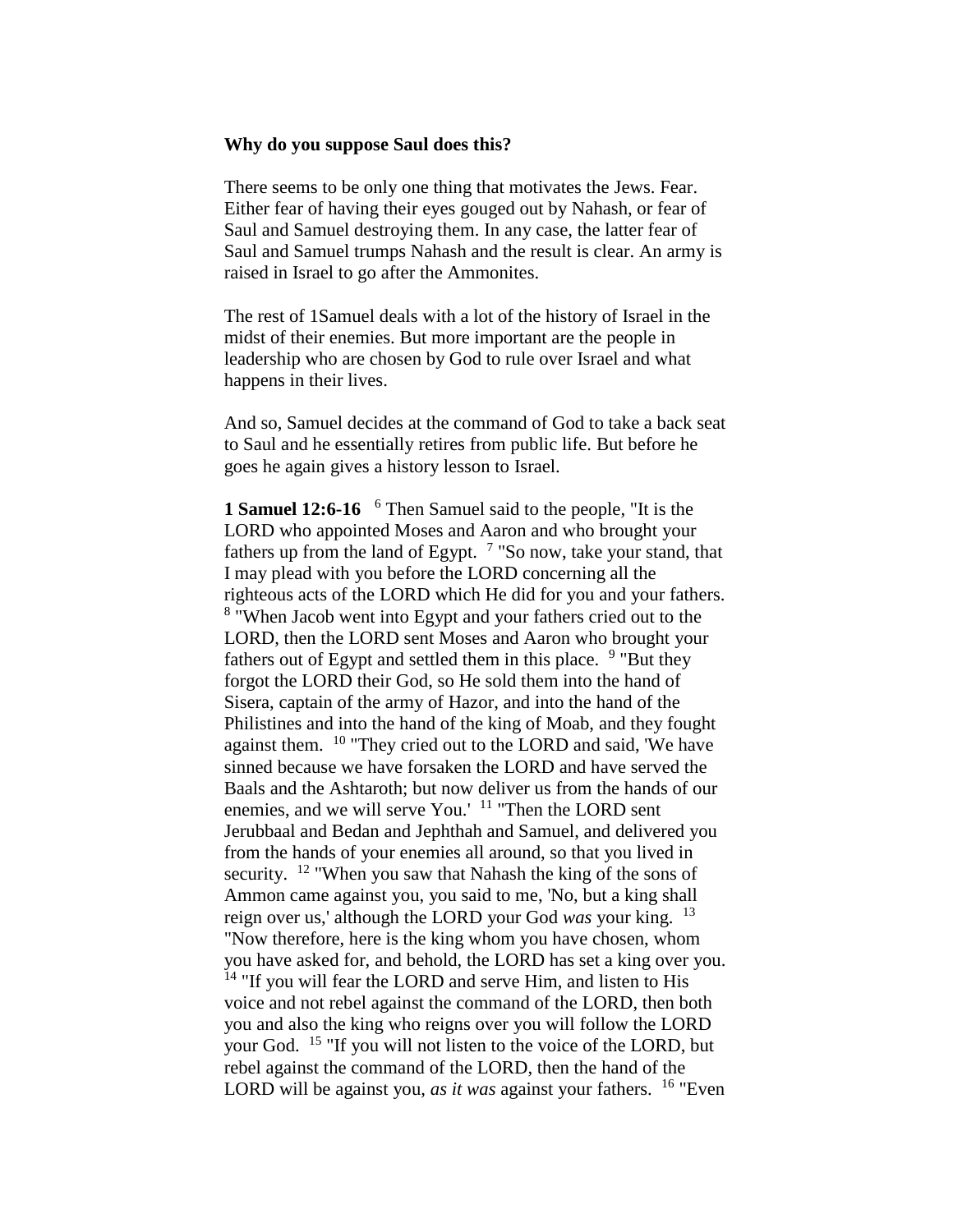now, take your stand and see this great thing which the LORD will do before your eyes.

### **In all of this what is Samuel's message to the people?**

That God and God alone is their deliverer.

From chapter 13 on we revisit the day Saul was chosen to be king over Israel and his military campaigns. But we also see that his rule was not as righteous as it should have been and that a second king was to be chosen by God.

What precipitated that was an order that was given to Saul to utterly destroy the Amalekites and their king. Saul's partial obedience was still seen as disobedience and it had dire consequences for Saul's future.

1 **Samuel 15:16-26** <sup>16</sup> Then Samuel said to Saul, "Wait, and let me tell you what the LORD said to me last night." And he said to him, "Speak!" <sup>17</sup> Samuel said, "Is it not true, though you were little in your own eyes, you were *made* the head of the tribes of Israel? And the LORD anointed you king over Israel,  $^{18}$  and the LORD sent you on a mission, and said, 'Go and utterly destroy the sinners, the Amalekites, and fight against them until they are exterminated.'  $19$  "Why then did you not obey the voice of the LORD, but rushed upon the spoil and did what was evil in the sight of the LORD?" <sup>20</sup> Then Saul said to Samuel, "I did obey the voice of the LORD, and went on the mission on which the LORD sent me, and have brought back Agag the king of Amalek, and have utterly destroyed the Amalekites. <sup>21</sup> "But the people took *some* of the spoil, sheep and oxen, the choicest of the things devoted to destruction, to sacrifice to the LORD your God at Gilgal." <sup>22</sup> Samuel said, "Has the LORD as much delight in burnt offerings and sacrifices As in obeying the voice of the LORD? Behold, to obey is better than sacrifice, *And* to heed than the fat of rams. <sup>23</sup> "For rebellion is as the sin of divination, And insubordination is as iniquity and idolatry. Because you have rejected the word of the LORD, He has also rejected you from *being* king." <sup>24</sup> Then Saul said to Samuel, "I have sinned; I have indeed transgressed the command of the LORD and your words, because I feared the people and listened to their voice.<sup>25</sup> "Now therefore, please pardon my sin and return with me, that I may worship the LORD."  $26$  But Samuel said to Saul, "I will not return with you; for you have rejected the word of the LORD, and the LORD has rejected you from being king over Israel."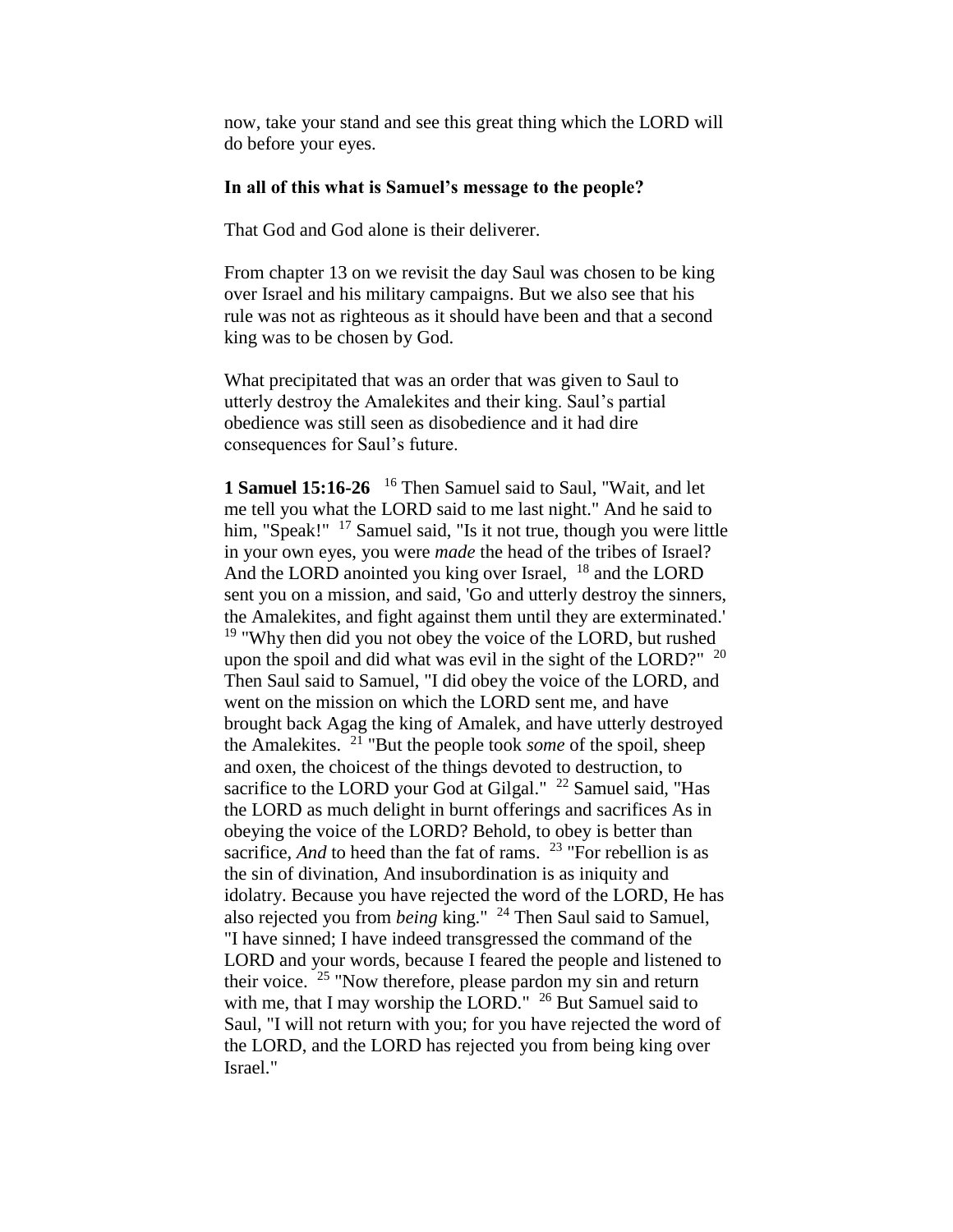So, God will choose another to be king over Israel.

**1 Samuel 16:1-7** <sup>NAU</sup> Now the LORD said to Samuel, "How long will you grieve over Saul, since I have rejected him from being king over Israel? Fill your horn with oil and go; I will send you to Jesse the Bethlehemite, for I have selected a king for Myself among his sons." <sup>2</sup> But Samuel said, "How can I go? When Saul hears *of it*, he will kill me." And the LORD said, "Take a heifer with you and say, 'I have come to sacrifice to the LORD.' <sup>3</sup> "You shall invite Jesse to the sacrifice, and I will show you what you shall do; and you shall anoint for Me the one whom I designate to you." <sup>4</sup> So Samuel did what the LORD said, and came to Bethlehem. And the elders of the city came trembling to meet him and said, "Do you come in peace?"  $\frac{5}{5}$  He said, "In peace; I have come to sacrifice to the LORD. Consecrate yourselves and come with me to the sacrifice." He also consecrated Jesse and his sons and invited them to the sacrifice. <sup>6</sup> When they entered, he looked at Eliab and thought, "Surely the LORD'S anointed is before Him." <sup>7</sup> But the LORD said to Samuel, "Do not look at his appearance or at the height of his stature, because I have rejected him; for God *sees* not as man sees, for man looks at the outward appearance, but the LORD looks at the heart."

Then Samuel calls for Jesse to bring his sons into the presence of the prophet. It will be one of the sons of Jesse who will be the next king.

**By the way, remember last time we were in the book of Ruth, it was Boaz who married Ruth. Boaz was from Bethlehem and had a son to Ruth by the name of Obed, who had a son by what name?**

Jesse. This is the same Jesse we're now addressing who was commanded to bring his sons before Samuel.

**1 Samuel 16:8-15** <sup>8</sup> Then Jesse called Abinadab and made him pass before Samuel. And he said, "The LORD has not chosen this one either." <sup>9</sup> Next Jesse made Shammah pass by. And he said, "The LORD has not chosen this one either."  $10$  Thus Jesse made seven of his sons pass before Samuel. But Samuel said to Jesse, "The LORD has not chosen these."  $11$  And Samuel said to Jesse, "Are these all the children?" And he said, "There remains yet the youngest, and behold, he is tending the sheep." Then Samuel said to Jesse, "Send and bring him; for we will not sit down until he comes here."  $12$  So he sent and brought him in. Now he was ruddy, with beautiful eyes and a handsome appearance. And the LORD